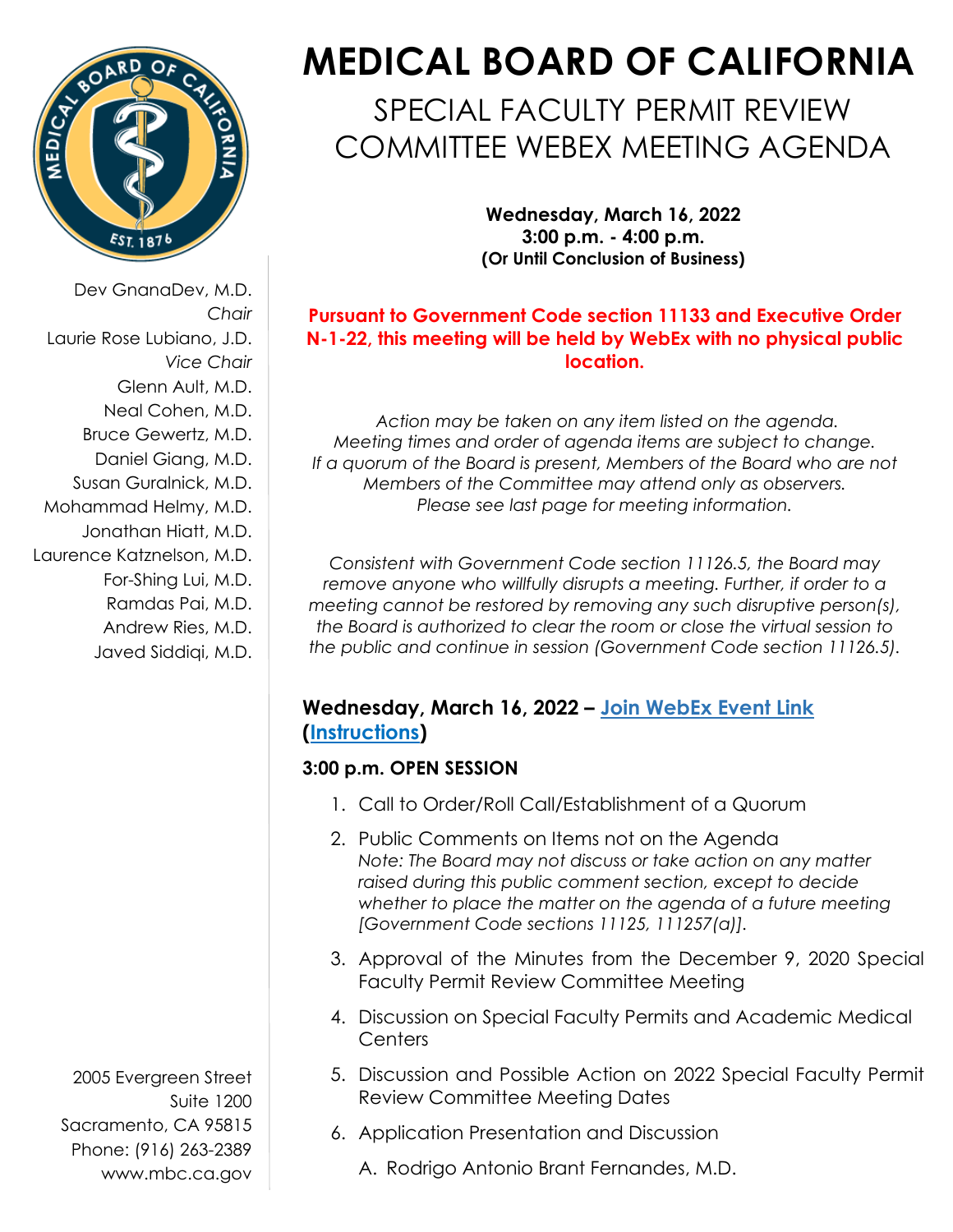#### **3:30 p.m. CLOSED SESSION**

A closed session will be held pursuant to Government Code section 11126(c)(3) to consider an application for a special faculty permit.

7. Committee Review and Recommendation

A. Rodrigo Antonio Brant Fernandes, M.D.

#### **3:45 p.m. OPEN SESSION**

- 8. Committee Recommendations
	- A. Rodrigo Antonio Brant Fernandes, M.D.
- 9. Adjournment

# **Public Participation**

While the Board intends to [livestream](http://www.mbc.ca.gov/About_Us/Meetings/Livestream_and_Webcast_Details.aspx) this meeting, it may not be possible to livestream the entire open meeting due to limitations on resources or technical difficulties.

Pursuant to the provisions of Governor Gavin Newsom's [Executive Order N-29-20,](https://www.gov.ca.gov/wp-content/uploads/2020/03/3.17.20-N-29-20-EO.pdf) dated March 17, 2020, neither a public location nor teleconference locations are provided.

The meeting is accessible to the public via WebEx. A link to the WebEx Event and instructions on [how to connect](https://www.mbc.ca.gov/Download/User-Guides/HowToJoinAWebExEvent.pdf) will be added to this agenda and the Medical Board of California's (Board) website approximately one week prior to the meeting date.

During Agenda Item **2**, Public Comments on Items not on the Agenda, the Board has limited the total public comment period to twenty minutes. Therefore, after twenty minutes, no further comments will be accepted. Each person will be limited to three minutes per agenda item.

During public comment on any other agenda item, a total of twenty minutes will be allowed for comments. After twenty minutes, no further comments will be accepted. Each person will be limited to three minutes per agenda item.

Additionally, the public may submit written comments regarding items on the agenda, as well as items not on the agenda, to be provided to Committee Members in advance of the meeting. To submit written public comments, please identify which topic or agenda item you are commenting on, and email your comments to the Board at WebMaster@mbc.ca.gov, or mail your comments to the attention of Amanda Archer, Medical Board of California, 2005 Evergreen Street, Suite 1200, Sacramento, CA 95815. Comments should be received by the Board by March 9, 2022, for timely distribution to Committee Members.